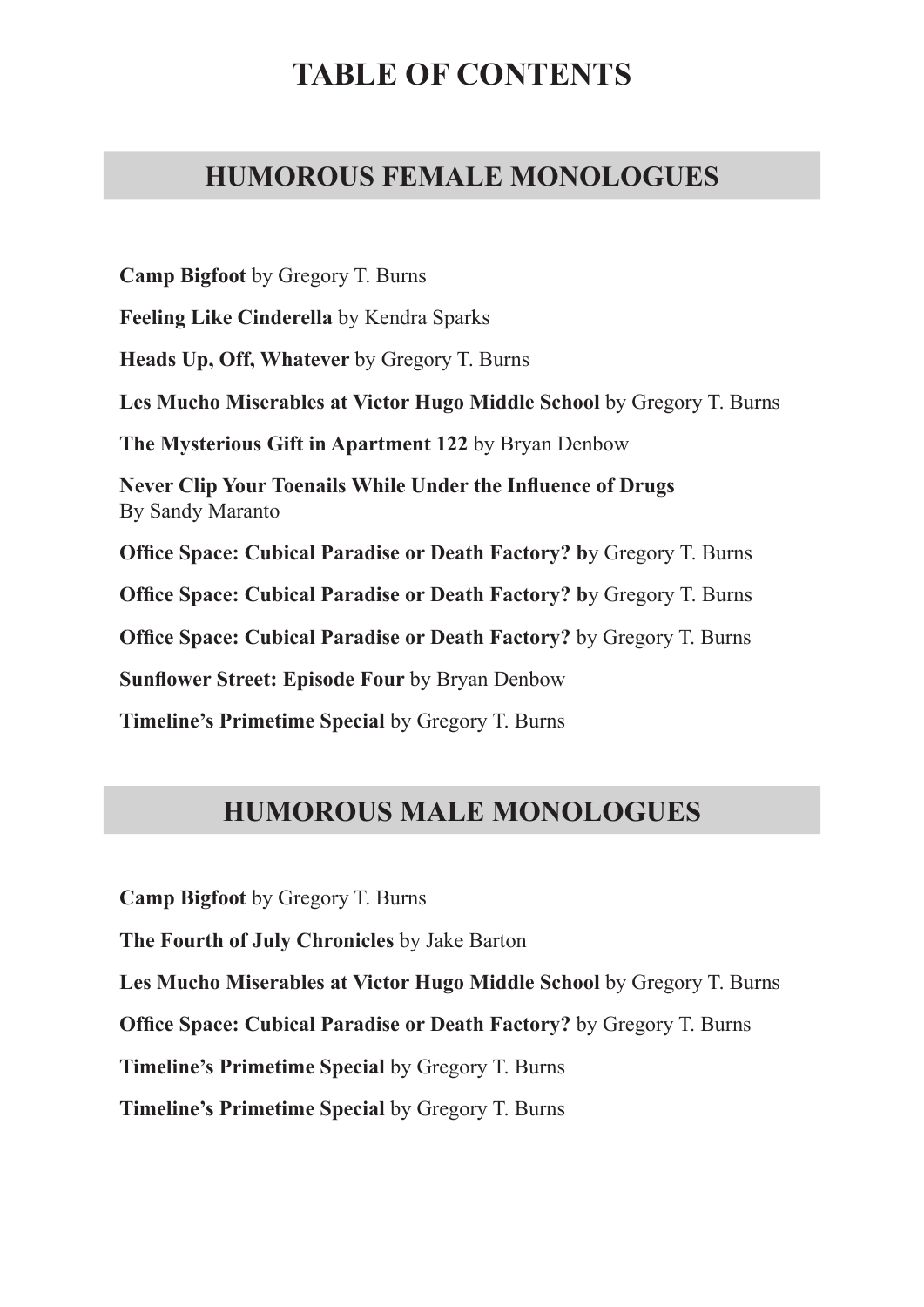### **HUMOROUS GENDER-NEUTRAL MONOLOGUES**

**The Cookie Jar** by Jake Barton

**The Cookie Jar** by Jake Barton

**Doctor "B"** by Chris Powers

## **DRAMATIC FEMALE MONOLOGUES**

**Attack of the Brainless Bullies** by Carolyn Cranston

**Cannibals** by Crystal Jennings

**Cap'n Crunch and 2% Milk** by Matthew Yasuoka

**The Days of Peanut Butter and Honey Sandwiches** by Bridget Grace Sheaff

**Lessons from a Big Girl with a Handicapped Parking Sticker** By Yolanda Williams

**Thirty Minutes with Julie** by Sandy Maranto

**Thirty Minutes with Julie** by Sandy Maranto

**Shining Star/Shining Scar** by Kendra Sparks

**You Are My Sunshine** by Bridget Grace Sheaff

## **DRAMATIC MALE MONOLOGUES**

**The Art of Falling Apart** by Yolanda Williams **Dustin** by Leo Cannon **The F-Word** by Matthew Yasuoka **The Human(e) Society** by Gregory T. Burns and Bryan Denbow **The Human(e) Society** by Gregory T. Burns and Bryan Denbow